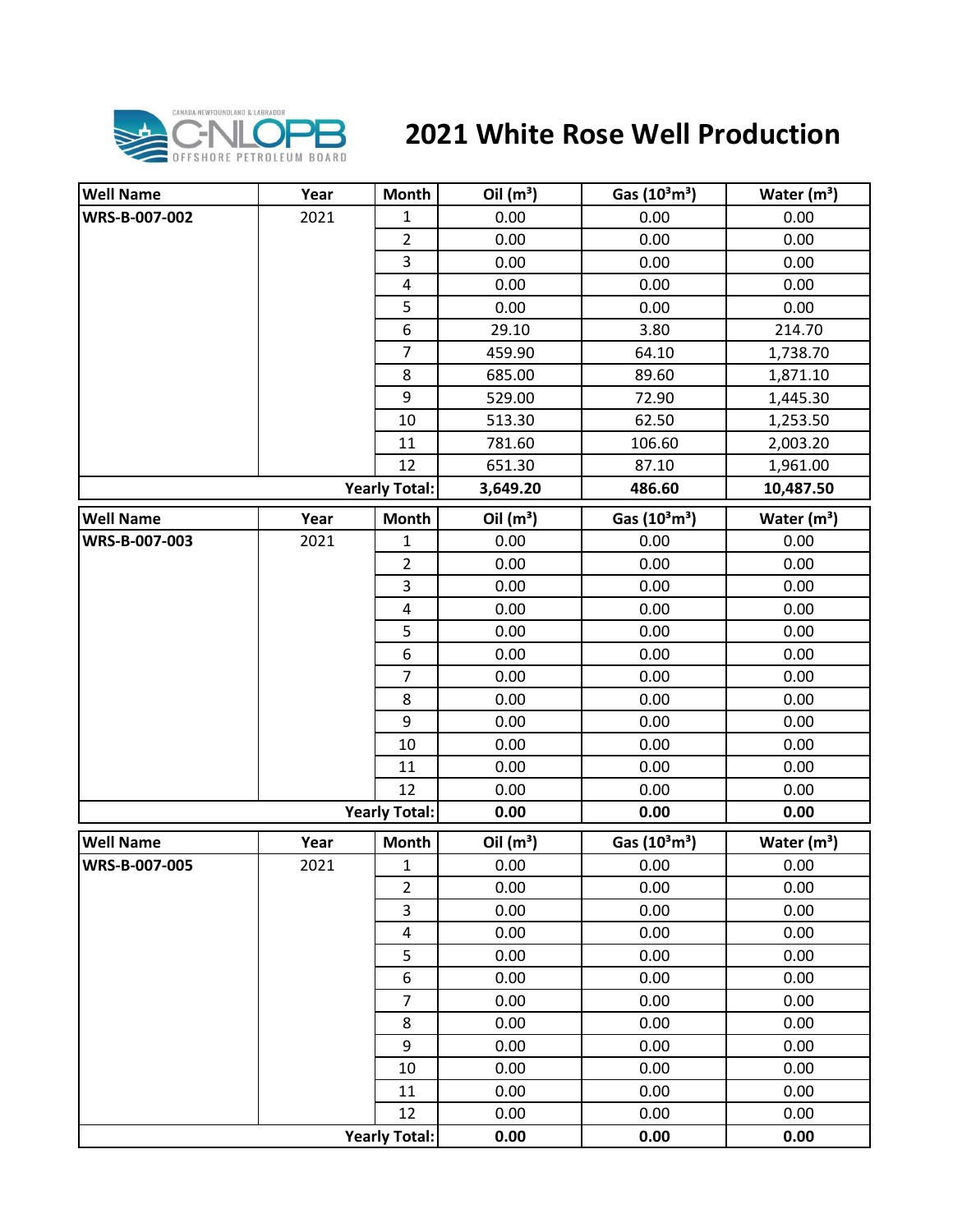| <b>Well Name</b> | Year | Month         | Oil $(m^3)$ | Gas $(10^3 \text{m}^3)$ | Water $(m^3)$ |
|------------------|------|---------------|-------------|-------------------------|---------------|
| WRS-B-007-010-Z  | 2021 | 1             | 3,145.00    | 4,040.40                | 6,038.70      |
|                  |      | 2             | 2,157.60    | 2,508.20                | 5,154.10      |
|                  |      | 3             | 2,898.70    | 2,556.00                | 5,936.90      |
|                  |      | 4             | 2,618.70    | 2,393.70                | 5,598.90      |
|                  |      | 5             | 2,299.70    | 2,567.40                | 5,447.80      |
|                  |      | 6             | 2,039.00    | 1,066.70                | 9,236.50      |
|                  |      | 7             | 1,344.20    | 753.30                  | 6,867.40      |
|                  |      | 8             | 1,377.80    | 758.60                  | 7,465.90      |
|                  |      | 9             | 976.30      | 318.20                  | 5,478.00      |
|                  |      | 10            | 893.00      | 252.80                  | 5,641.60      |
|                  |      | 11            | 1,067.30    | 495.40                  | 6,812.20      |
|                  |      | 12            | 925.40      | 149.10                  | 5,619.30      |
|                  |      | Yearly Total: | 21,742.70   | 17,859.80               | 75,297.30     |

| <b>Well Name</b> | Year | Month                | Oil $(m^3)$ | Gas $(10^3 \text{m}^3)$ | Water $(m^3)$ |
|------------------|------|----------------------|-------------|-------------------------|---------------|
| WRS-B-007-011    | 2021 | 1                    | 5,597.50    | 7,457.10                | 34,409.90     |
|                  |      | $\mathcal{P}$        | 2,337.90    | 1,352.70                | 10,003.10     |
|                  |      | 3                    | 27.50       | 10.10                   | 214.80        |
|                  |      | 4                    | 2,329.90    | 398.90                  | 23,736.70     |
|                  |      | 5                    | 2,667.70    | 372.20                  | 16,971.50     |
|                  |      | 6                    | 884.60      | 117.10                  | 18,169.90     |
|                  |      | 7                    | 2,879.90    | 517.50                  | 28,220.00     |
|                  |      | 8                    | 4,480.60    | 669.90                  | 28,620.90     |
|                  |      | 9                    | 3,076.70    | 719.30                  | 22,583.10     |
|                  |      | 10                   | 0.00        | 0.00                    | 0.00          |
|                  |      | 11                   | 48.70       | 35.60                   | 872.10        |
|                  |      | 12                   | 574.40      | 549.90                  | 19,775.90     |
|                  |      | <b>Yearly Total:</b> | 24,905.40   | 12,200.30               | 203,577.90    |

| <b>Well Name</b>     | Year | <b>Month</b>         | Oil $(m^3)$ | Gas $(10^3 \text{m}^3)$ | Water $(m^3)$ |
|----------------------|------|----------------------|-------------|-------------------------|---------------|
| <b>WRS-E-018-002</b> | 2021 | 1                    | 0.00        | 0.00                    | 0.00          |
|                      |      | $\overline{2}$       | 0.00        | 0.00                    | 0.00          |
|                      |      | 3                    | 0.00        | 0.00                    | 0.00          |
|                      |      | 4                    | 0.00        | 0.00                    | 0.00          |
|                      |      | 5                    | 0.00        | 0.00                    | 0.00          |
|                      |      | 6                    | 0.00        | 0.00                    | 0.00          |
|                      |      | 7                    | 0.00        | 0.00                    | 0.00          |
|                      |      | 8                    | 0.00        | 0.00                    | 0.00          |
|                      |      | 9                    | 0.00        | 0.00                    | 0.00          |
|                      |      | 10                   | 0.00        | 0.00                    | 0.00          |
|                      |      | 11                   | 0.00        | 0.00                    | 0.00          |
|                      |      | 12                   | 0.00        | 0.00                    | 0.00          |
|                      |      | <b>Yearly Total:</b> | 0.00        | 0.00                    | 0.00          |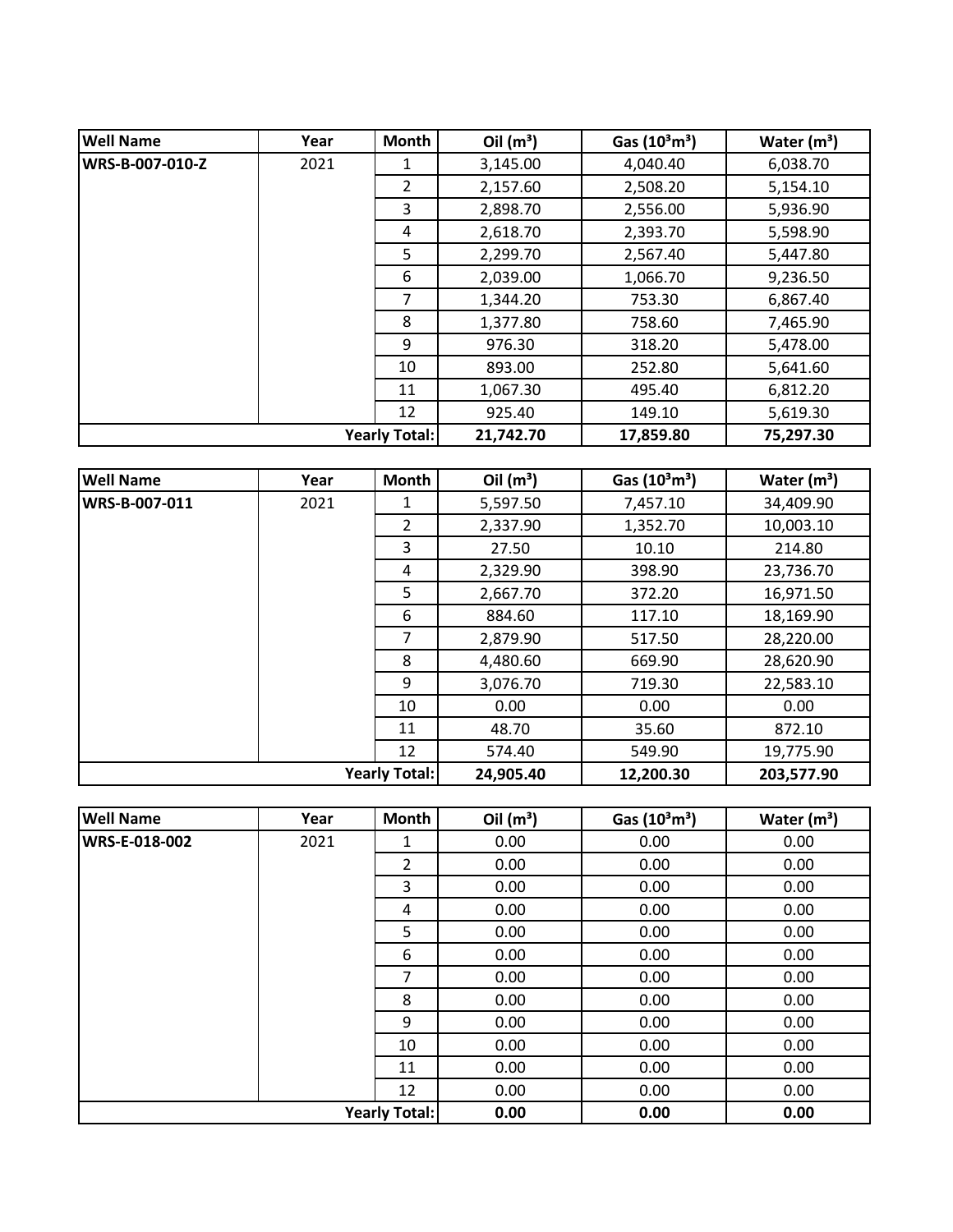| <b>Well Name</b> | Year | Month                | Oil $(m^3)$ | Gas $(10^3 \text{m}^3)$ | Water $(m^3)$ |
|------------------|------|----------------------|-------------|-------------------------|---------------|
| WRS-E-018-004    | 2021 | 1                    | 8,473.90    | 4,357.00                | 13,860.20     |
|                  |      | $\overline{2}$       | 7,438.60    | 3,824.50                | 13,068.80     |
|                  |      | 3                    | 7,868.90    | 4,330.20                | 13,026.40     |
|                  |      | 4                    | 7,641.00    | 4,048.10                | 12,656.90     |
|                  |      | 5                    | 7,638.50    | 4,307.10                | 12,425.10     |
|                  |      | 6                    | 3,556.50    | 2,210.10                | 5,424.10      |
|                  |      | 7                    | 3,717.90    | 1,021.60                | 6,061.70      |
|                  |      | 8                    | 7,115.70    | 5,303.10                | 11,954.10     |
|                  |      | 9                    | 5,583.40    | 4,462.20                | 8,827.40      |
|                  |      | 10                   | 748.20      | 186.70                  | 1,573.20      |
|                  |      | 11                   | 3,362.90    | 789.40                  | 4,667.70      |
|                  |      | 12                   | 5,971.60    | 2,962.40                | 8,893.20      |
|                  |      | <b>Yearly Total:</b> | 69,117.10   | 37,802.40               | 112,438.80    |

| <b>Well Name</b> | Year | <b>Month</b>         | Oil $(m^3)$ | Gas $(10^3 \text{m}^3)$ | Water $(m^3)$ |
|------------------|------|----------------------|-------------|-------------------------|---------------|
| WRS-E-018-006-Z  | 2021 | 1                    | 12,893.10   | 1,830.80                | 7,667.60      |
|                  |      | 2                    | 11,884.10   | 1,526.20                | 6,739.70      |
|                  |      | 3                    | 12,972.60   | 1,623.80                | 7,115.00      |
|                  |      | 4                    | 11,318.60   | 1,600.90                | 6,717.30      |
|                  |      | 5                    | 11,592.40   | 1,614.80                | 6,958.10      |
|                  |      | 6                    | 6,374.40    | 858.20                  | 3,662.10      |
|                  |      | 7                    | 8,486.20    | 1,243.70                | 5,040.90      |
|                  |      | 8                    | 9,996.30    | 1,334.90                | 6,353.40      |
|                  |      | 9                    | 7,385.10    | 1,024.90                | 4,758.50      |
|                  |      | 10                   | 7,393.50    | 1,029.10                | 4,685.30      |
|                  |      | 11                   | 8,742.60    | 1,439.00                | 6,068.60      |
|                  |      | 12                   | 9,505.60    | 1,551.80                | 7,450.40      |
|                  |      | <b>Yearly Total:</b> | 118,544.50  | 16,678.10               | 73,216.90     |

| <b>Well Name</b>     | Year | <b>Month</b>         | Oil $(m^3)$ | Gas $(10^3 \text{m}^3)$ | Water $(m^3)$ |
|----------------------|------|----------------------|-------------|-------------------------|---------------|
| <b>WRS-E-018-008</b> | 2021 | 1                    | 0.00        | 0.00                    | 0.00          |
|                      |      | $\overline{2}$       | 0.00        | 0.00                    | 0.00          |
|                      |      | 3                    | 0.00        | 0.00                    | 0.00          |
|                      |      | 4                    | 0.00        | 0.00                    | 0.00          |
|                      |      | 5                    | 0.00        | 0.00                    | 0.00          |
|                      |      | 6                    | 0.00        | 0.00                    | 0.00          |
|                      |      | 7                    | 0.00        | 0.00                    | 0.00          |
|                      |      | 8                    | 0.00        | 0.00                    | 0.00          |
|                      |      | 9                    | 0.00        | 0.00                    | 0.00          |
|                      |      | 10                   | 0.00        | 0.00                    | 0.00          |
|                      |      | 11                   | 0.00        | 0.00                    | 0.00          |
|                      |      | 12                   | 0.00        | 0.00                    | 0.00          |
|                      |      | <b>Yearly Total:</b> | 0.00        | 0.00                    | 0.00          |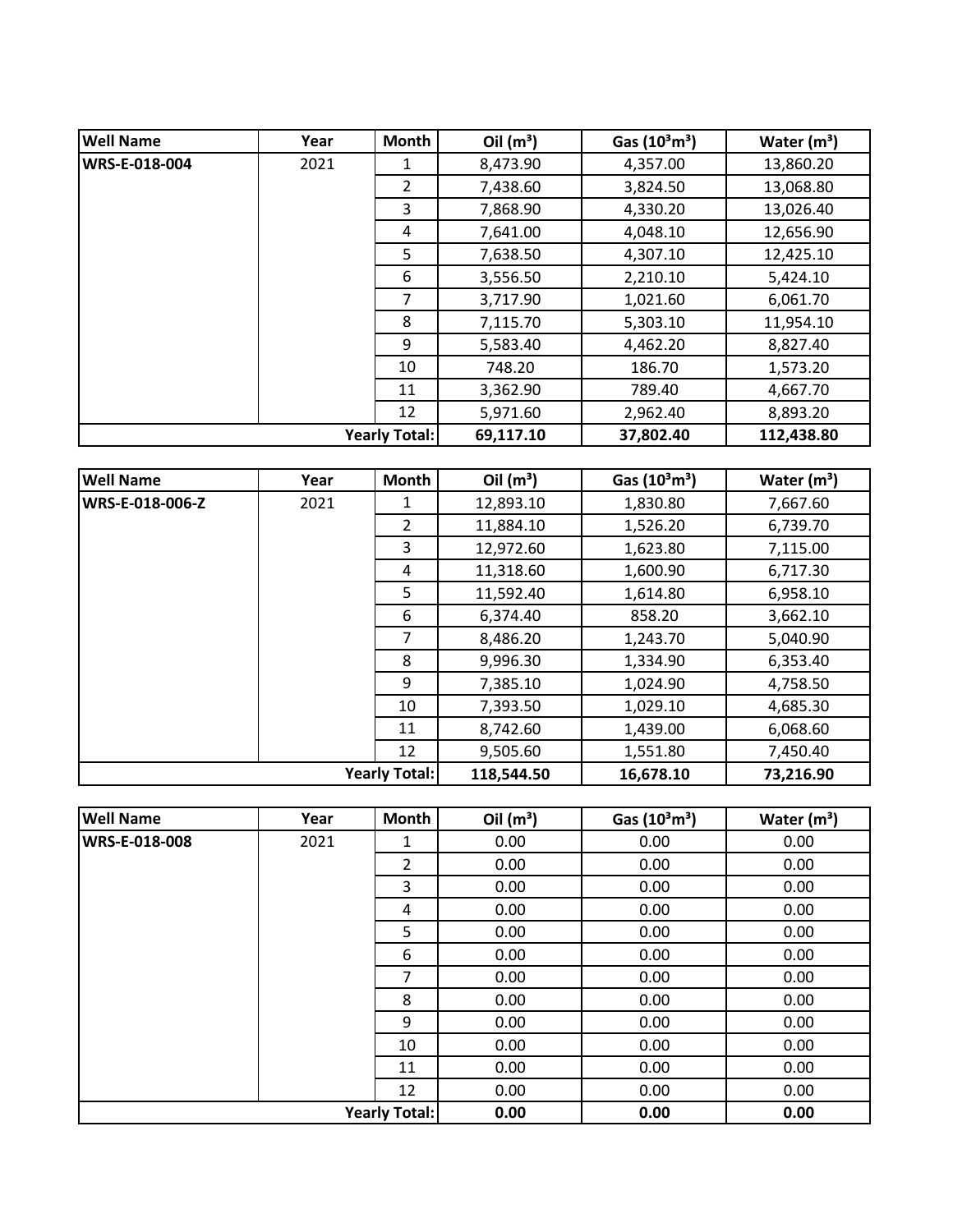| <b>Well Name</b> | Year | <b>Month</b>         | Oil $(m^3)$ | Gas $(10^3 \text{m}^3)$ | Water $(m^3)$ |
|------------------|------|----------------------|-------------|-------------------------|---------------|
| WRS-E-018-013    | 2021 | 1                    | 8,182.20    | 1,156.70                | 116.70        |
|                  |      | 2                    | 6,207.50    | 946.50                  | 123.90        |
|                  |      | 3                    | 7,446.50    | 945.90                  | 54.10         |
|                  |      | 4                    | 7,673.30    | 1,093.10                | 63.50         |
|                  |      | 5                    | 7,357.30    | 1,074.80                | 74.30         |
|                  |      | 6                    | 5,936.10    | 1,638.20                | 177.40        |
|                  |      | 7                    | 5,734.90    | 1,944.40                | 163.00        |
|                  |      | 8                    | 6,396.80    | 2,067.00                | 294.70        |
|                  |      | 9                    | 4,708.80    | 1,389.90                | 222.90        |
|                  |      | 10                   | 6,132.60    | 4,034.60                | 164.80        |
|                  |      | 11                   | 6,909.90    | 1,847.80                | 120.50        |
|                  |      | 12                   | 5,343.30    | 2,398.40                | 361.50        |
|                  |      | <b>Yearly Total:</b> | 78,029.20   | 20,537.30               | 1,937.30      |

| <b>Well Name</b> | Year | <b>Month</b>         | Oil $(m^3)$ | Gas $(10^3 \text{m}^3)$ | Water $(m^3)$ |
|------------------|------|----------------------|-------------|-------------------------|---------------|
| WRS-E-018-014    | 2021 | 1                    | 15,447.50   | 12,140.70               | 2,389.90      |
|                  |      | 2                    | 14,486.70   | 11,842.00               | 2,231.90      |
|                  |      | 3                    | 16,578.50   | 14,467.50               | 2,553.40      |
|                  |      | 4                    | 15,429.30   | 14,242.60               | 2,383.80      |
|                  |      | 5                    | 15,468.80   | 15,728.60               | 2,418.60      |
|                  |      | 6                    | 12,110.00   | 12,086.90               | 2,228.90      |
|                  |      | 7                    | 9,867.20    | 10,466.90               | 1,949.50      |
|                  |      | 8                    | 13,719.70   | 14,901.00               | 2,712.70      |
|                  |      | 9                    | 10,003.50   | 11,506.50               | 2,210.00      |
|                  |      | 10                   | 8,465.20    | 7,105.90                | 1,119.00      |
|                  |      | 11                   | 10,664.00   | 10,144.60               | 1,235.40      |
|                  |      | 12                   | 9,364.10    | 12,043.60               | 1,286.10      |
|                  |      | <b>Yearly Total:</b> | 151,604.50  | 146,676.80              | 24,719.20     |

| <b>Well Name</b>     | Year | Month                | Oil $(m^3)$ | Gas $(10^3 \text{m}^3)$ | Water $(m^3)$ |
|----------------------|------|----------------------|-------------|-------------------------|---------------|
| <b>WRS-J-005-002</b> | 2021 | 1                    | 11,165.50   | 21,606.50               | 27,099.90     |
|                      |      | $\overline{2}$       | 9,619.70    | 17,269.20               | 19,218.80     |
|                      |      | 3                    | 12,244.00   | 20,182.70               | 17,594.20     |
|                      |      | 4                    | 10,615.40   | 19,047.90               | 18,276.10     |
|                      |      | 5.                   | 10,457.10   | 20,674.20               | 21,905.80     |
|                      |      | 6                    | 13,627.00   | 16,183.30               | 16,767.60     |
|                      |      | 7                    | 11,102.90   | 16,268.20               | 13,635.20     |
|                      |      | 8                    | 12,619.10   | 18,390.80               | 14,204.80     |
|                      |      | 9                    | 9,493.80    | 14,753.20               | 10,066.60     |
|                      |      | 10                   | 5,742.40    | 8,423.80                | 6,211.90      |
|                      |      | 11                   | 7,141.60    | 11,496.10               | 8,467.70      |
|                      |      | 12                   | 12,416.00   | 20,565.80               | 13,698.20     |
|                      |      | <b>Yearly Total:</b> | 126,244.50  | 204,861.70              | 187,146.80    |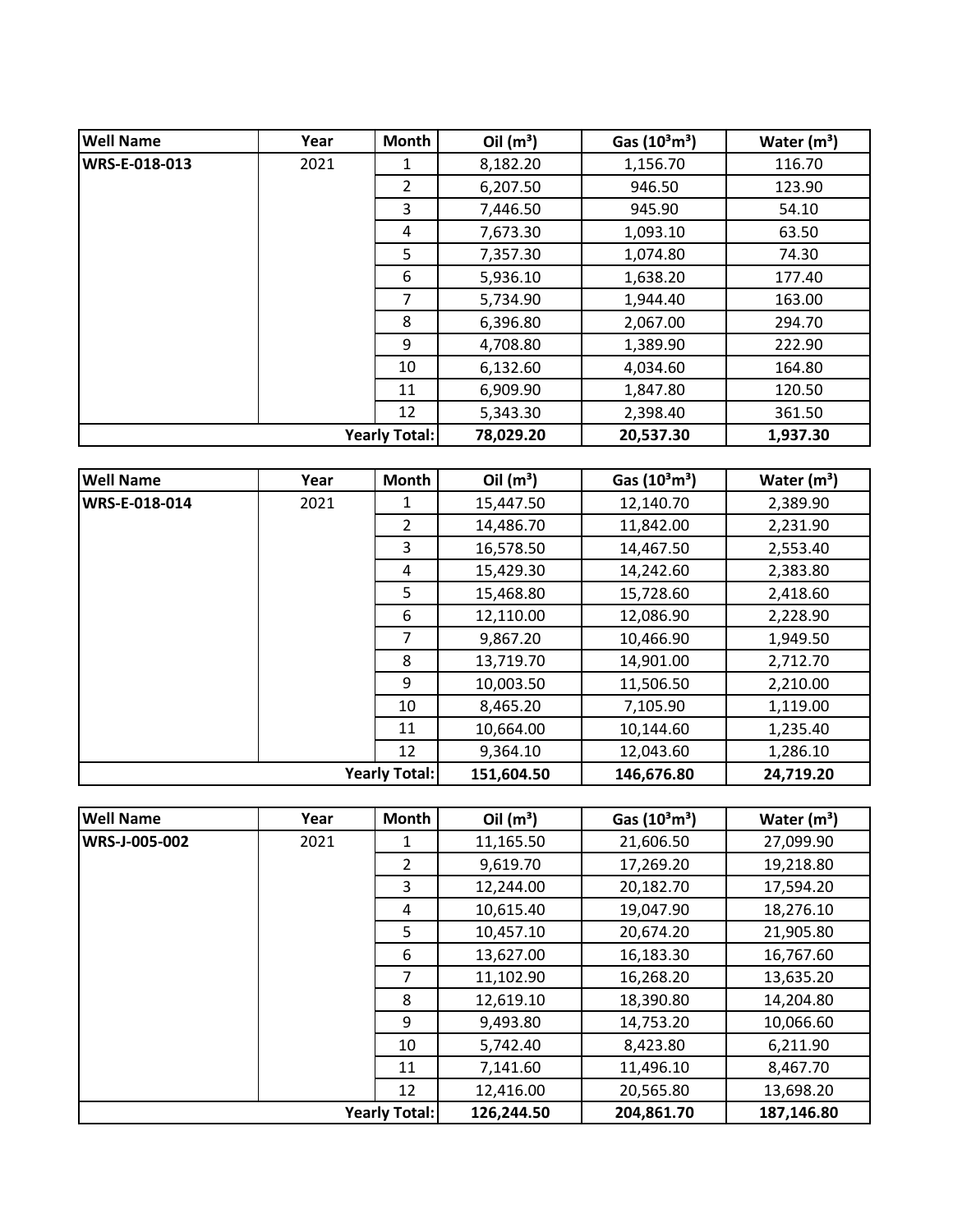| <b>Well Name</b>     | Year | <b>Month</b> | Oil $(m^3)$ | Gas $(10^3 \text{m}^3)$ | Water $(m^3)$ |
|----------------------|------|--------------|-------------|-------------------------|---------------|
| <b>WRS-J-005-007</b> | 2021 | 1            | 0.00        | 0.00                    | 0.00          |
|                      |      | 2            | 0.00        | 0.00                    | 0.00          |
|                      |      | 3            | 0.00        | 0.00                    | 0.00          |
|                      |      | 4            | 0.00        | 0.00                    | 0.00          |
|                      |      | 5            | 0.00        | 0.00                    | 0.00          |
|                      |      | 6            | 0.00        | 0.00                    | 0.00          |
|                      |      | 7            | 0.00        | 0.00                    | 0.00          |
|                      |      | 8            | 0.00        | 0.00                    | 0.00          |
|                      |      | 9            | 0.00        | 0.00                    | 0.00          |
|                      |      | 10           | 0.00        | 0.00                    | 0.00          |
|                      |      | 11           | 0.00        | 0.00                    | 0.00          |
|                      |      | 12           | 0.00        | 0.00                    | 0.00          |
| <b>Yearly Total:</b> |      | 0.00         | 0.00        | 0.00                    |               |

| <b>Well Name</b>     | Year | Month                | Oil $(m^3)$ | Gas $(10^3 \text{m}^3)$ | Water $(m^3)$ |
|----------------------|------|----------------------|-------------|-------------------------|---------------|
| <b>WWR-E-018-010</b> | 2021 | 1                    | 1,327.30    | 684.60                  | 431.20        |
|                      |      | 2                    | 4,715.70    | 2,785.80                | 857.10        |
|                      |      | 3                    | 2,715.90    | 1,347.70                | 561.80        |
|                      |      | 4                    | 0.00        | 0.00                    | 0.00          |
|                      |      | 5                    | 2,697.90    | 442.20                  | 1,070.10      |
|                      |      | 6                    | 2,438.10    | 506.00                  | 2,417.80      |
|                      |      | 7                    | 479.30      | 260.00                  | 446.90        |
|                      |      | 8                    | 1,199.90    | 689.10                  | 1,377.90      |
|                      |      | 9                    | 1,301.90    | 657.90                  | 1,357.40      |
|                      |      | 10                   | 1,121.00    | 574.50                  | 964.70        |
|                      |      | 11                   | 0.00        | 0.00                    | 0.00          |
|                      |      | 12                   | 128.80      | 101.20                  | 311.20        |
|                      |      | <b>Yearly Total:</b> | 18,125.80   | 8,049.00                | 9,796.10      |

| <b>Well Name</b>      | Year | Month          | Oil $(m^3)$ | Gas $(10^3 \text{m}^3)$ | Water $(m^3)$ |
|-----------------------|------|----------------|-------------|-------------------------|---------------|
| <b>SWRX-J-005-003</b> | 2021 |                | 13,418.80   | 28,817.80               | 3,115.00      |
|                       |      | $\overline{2}$ | 8,276.90    | 25,087.30               | 3,410.80      |
|                       |      | 3              | 10,383.40   | 32,753.30               | 4,159.70      |
|                       |      | 4              | 9,718.80    | 29,388.00               | 3,243.00      |
|                       |      | 5.             | 10,536.50   | 29,819.00               | 3,121.30      |
|                       |      | 6              | 14,245.10   | 25,733.80               | 1,860.00      |
|                       |      | 7              | 13,573.00   | 25,365.90               | 1,753.10      |
|                       |      | 8              | 15,386.20   | 27,267.20               | 1,619.90      |
|                       |      | 9              | 11,231.70   | 20,661.20               | 1,184.10      |
|                       |      | 10             | 1,269.00    | 2,939.30                | 284.90        |
|                       |      | 11             | 9,704.10    | 16,050.00               | 1,241.40      |
|                       |      | 12             | 19,832.40   | 35,185.10               | 1,970.80      |
| <b>Yearly Total:</b>  |      | 137,575.90     | 299,067.90  | 26,964.00               |               |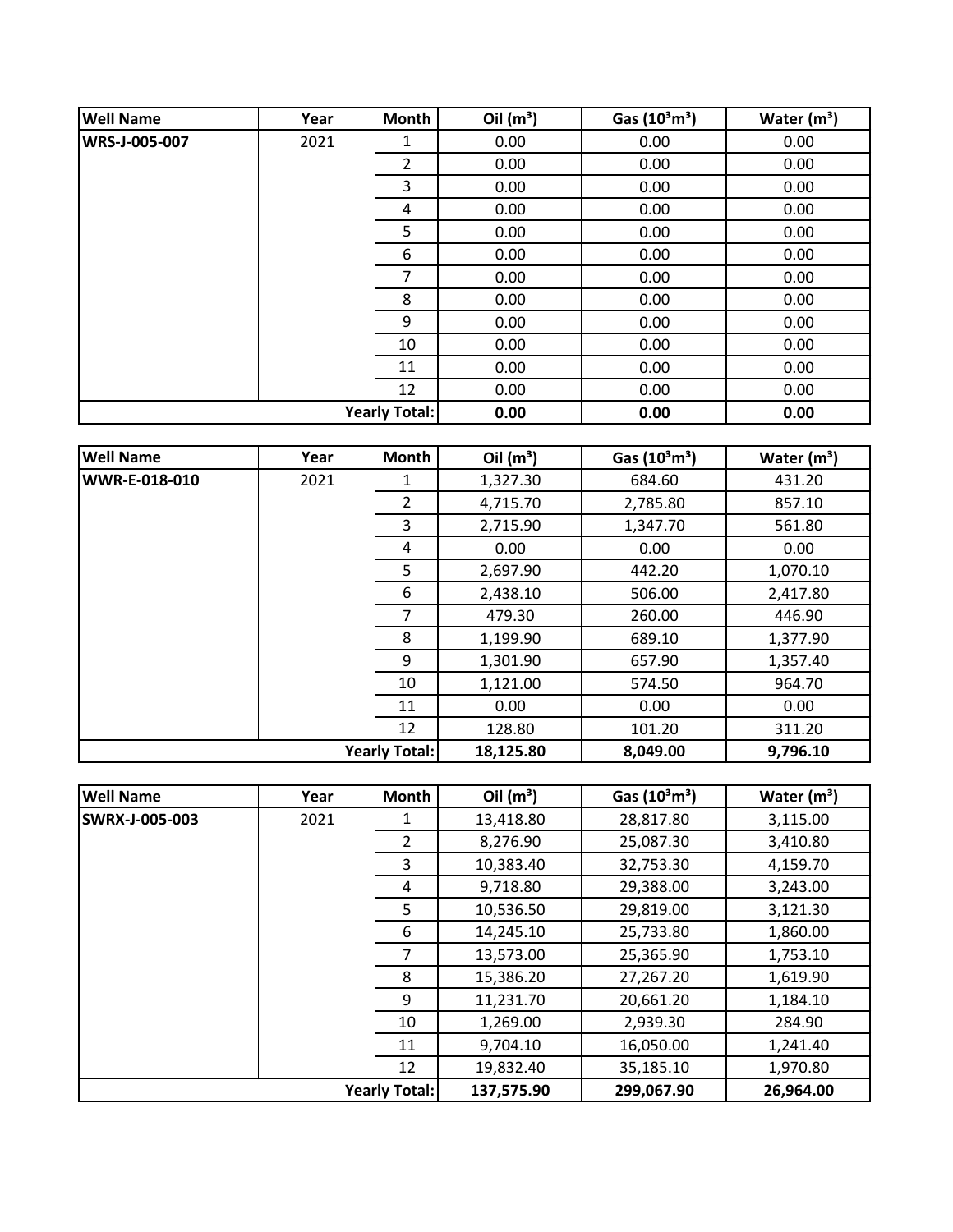| <b>Well Name</b>     | Year | <b>Month</b>  | Oil $(m^3)$ | Gas $(10^3 \text{m}^3)$ | Water $(m^3)$ |
|----------------------|------|---------------|-------------|-------------------------|---------------|
| SWRX-J-005-004       | 2021 | 1             | 5,883.80    | 3,689.20                | 9,432.80      |
|                      |      | $\mathcal{P}$ | 4,969.10    | 3,366.90                | 8,526.50      |
|                      |      | 3             | 5,255.10    | 3,619.20                | 8,957.10      |
|                      |      | 4             | 4,559.30    | 3,565.00                | 8,897.60      |
|                      |      | 5             | 4,905.90    | 3,718.10                | 9,156.10      |
|                      |      | 6             | 5,620.90    | 4,856.80                | 8,461.90      |
|                      |      | 7             | 5,480.70    | 4,494.70                | 8,830.40      |
|                      |      | 8             | 5,634.60    | 4,504.40                | 9,050.20      |
|                      |      | 9             | 4,028.40    | 3,365.20                | 6,809.80      |
|                      |      | 10            | 3,584.30    | 3,506.60                | 6,924.90      |
|                      |      | 11            | 3,971.60    | 4,740.20                | 7,257.70      |
|                      |      | 12            | 3,959.40    | 5,157.80                | 8,472.80      |
| <b>Yearly Total:</b> |      | 57,853.10     | 48,584.10   | 100,777.80              |               |

| <b>Well Name</b>      | Year | <b>Month</b>  | Oil $(m^3)$ | Gas $(10^3 \text{m}^3)$ | Water $(m^3)$ |
|-----------------------|------|---------------|-------------|-------------------------|---------------|
| <b>SWRX-J-005-005</b> | 2021 | 1             | 12,571.40   | 30,926.80               | 3,778.70      |
|                       |      | $\mathcal{L}$ | 10,693.70   | 23,606.80               | 2,237.20      |
|                       |      | 3             | 12,901.20   | 31,403.70               | 3,436.70      |
|                       |      | 4             | 12,196.60   | 29,007.70               | 3,012.80      |
|                       |      | 5             | 12,629.70   | 32,436.70               | 3,195.10      |
|                       |      | 6             | 11,124.10   | 30,835.20               | 702.40        |
|                       |      | 7             | 8,087.30    | 26,484.50               | 687.10        |
|                       |      | 8             | 7,654.70    | 27,308.20               | 1,018.60      |
|                       |      | 9             | 5,759.20    | 16,408.60               | 568.90        |
|                       |      | 10            | 3,281.50    | 6,204.10                | 285.40        |
|                       |      | 11            | 5,001.00    | 12,636.50               | 385.20        |
|                       |      | 12            | 8,658.20    | 21,678.40               | 549.70        |
| <b>Yearly Total:</b>  |      | 110,558.60    | 288,937.20  | 19,857.80               |               |

Last Updated: January 27, 2022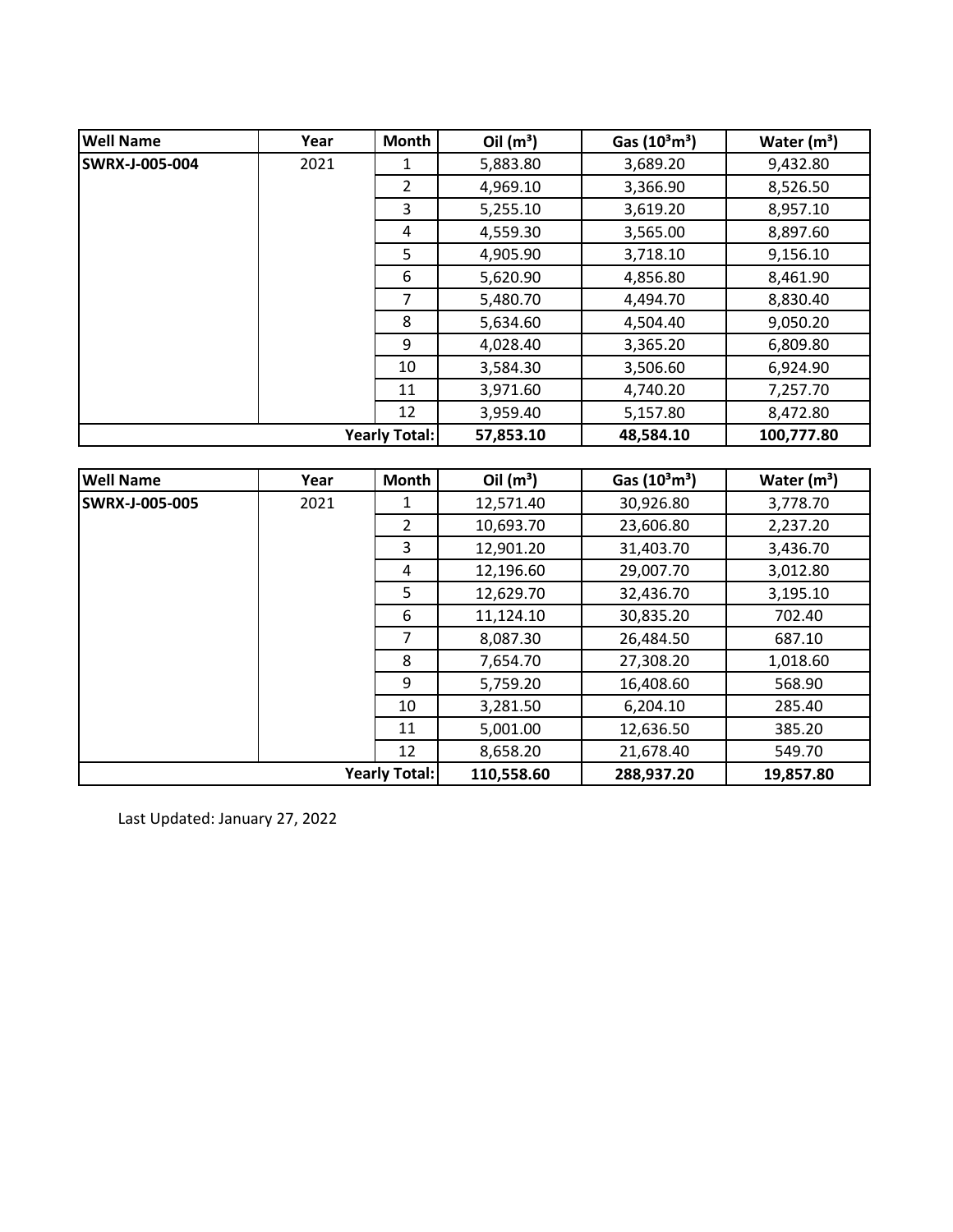$\overline{\mathsf{I}}$